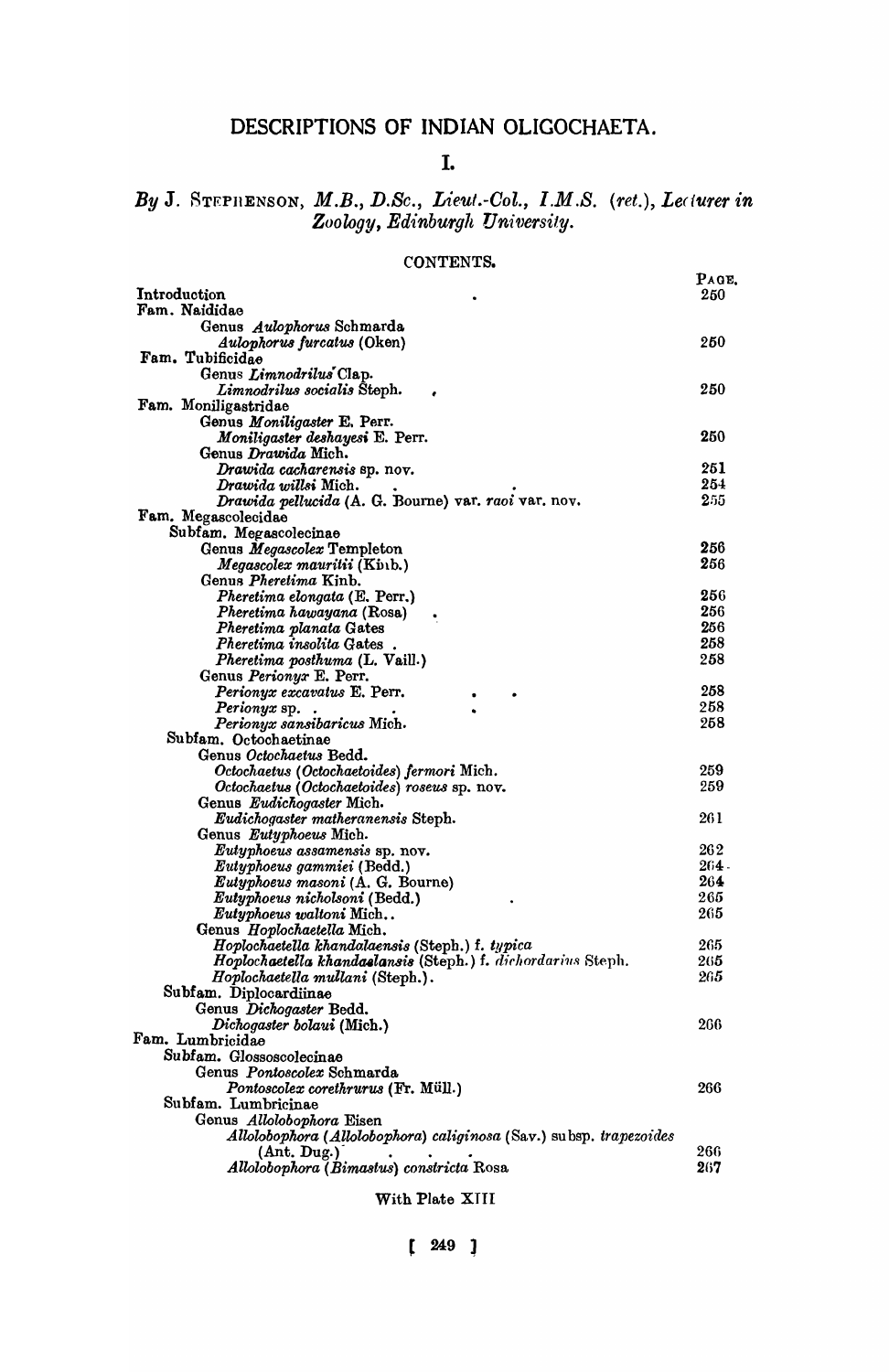# INTRODUCTION.

The following paper contains an account of a consignment of worms received some time ago from the Director of the Zoological Survey of India; I have included also a record of a few specimens' sent me for identification by the authorities of the British Museum, as well as of a few which were kindly sent me by Prof. Gates of Rangoon and Mr. Senior-White of Ceylon.

Of the structural peculiarities presented by these worms, by far the most interesting is the presence of the curious tuft-like intestinal glands of *Drawida cacharensis* ; such glands, in the form here described, are I believe so far unique among the Oligochaeta.

*Pheretima planata* has recently been described by Gates (3). When I wrote the account which appears below, I had not received Gates' p ,per, and though, as will be seen from a comparison of the two accounts: there can be no doubt of the identity of Gates' worm and mine, I allow my description to stand verbatim as I wrote it, believing that a second and quite independent account of specimens from a different locality, will supplement Gates' description, and taken along with that will perhaps give a completer knowledge of the species. I may add that Gates is probably right in describing as a gland what I call the second spermathecal diverticu'u n.

Michaelsen (4) has recently received from S. India material which allows the characters and position of the long doubtful genus *Hoplochaetella* to be definitely established. It appears that my genus  $Eryth$ . *rae, drilus* must now be merged in it; and  $\tilde{I}$  have altered the names of the worm~ I originaJly described as *Erythraeodrilus khandalaensis* anu *E. mullani* accordingly.

# Fam. NAIDIDAE

### Genus **Aulophorus** Schmarda

### **Aulophorus futcatus** (Oken)

Rangoon. Prof. G. E. Gates. A number of specimens.

#### Fam. TUBIFIOIDAE

# Genus **Limnodrilus** Clap.

#### **Limnodrilus socialis** Steph.

Rangoon. Prof. G. E. Gates. Numerous specimens along with the above.

#### Fam. MONILIGASTRIDAE

### Genus Moniligaster E. Perr.

### **Moniligaster deshayesi E.** Perr.

0.1 the way to Shenbagadevi Falls, Courtallam, Tinnevelly Dist., S. India. 24.xi.24. H. S. Rao. A single specimen, in two pieces.

The worm appears to have undergone autotomy. I add a few notes on certain features presented by the specimen.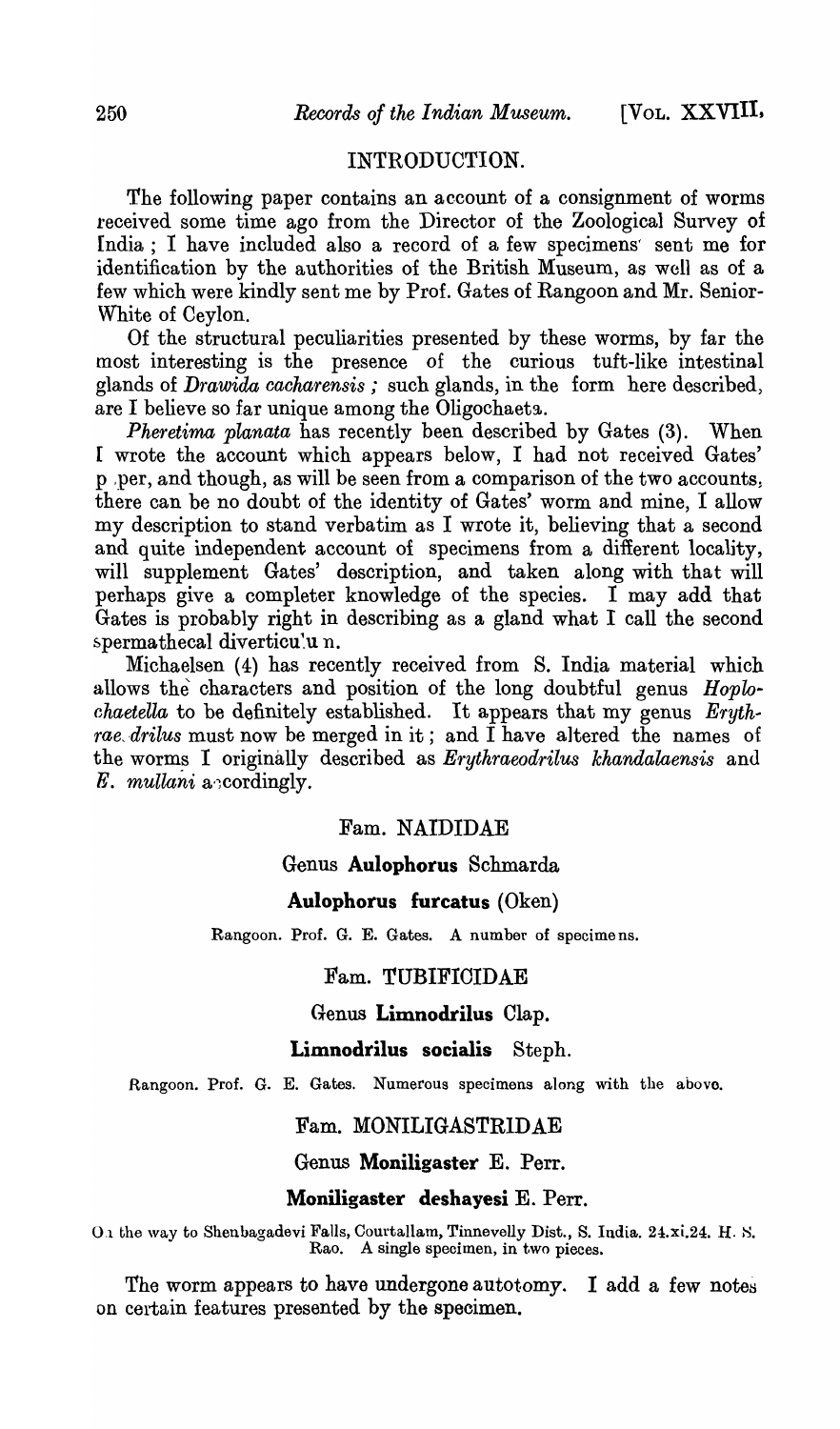Length 160 mm.; diameter 6 mm. Colour a dark olive dorsally, somewhat lighter ventrally. Segments 267 ; no secondary annulation.

Prostomium apparently absent.

I cannot see any indication of setae on the first three segments; indeed the lateral setae appear to be absent from the first four.

The male pores, in furrow 10/11, are here equidistant between the lines band *o.* 

The gizzards are five in number, in segms. xvi-xx; that in xvi is weaker than the others.

The testis sacs are of moderate size, and are very irregular in shape; they occupy segms. ix and x, and the sac on one side extends underneath the dorsal portion of the ovarian chamber into segm. xii. The anterior portion of the testis sacs is much cut up, while the posterior portion constitutes a rounded bag.

The atrial glands are contained altogether in segm. vii; each is divided into two distinct p rtions, each portion having its own narrow duct; the ducts of the two p rtions join in a Y-like manner.

#### Genus **Drawida** Mich.

#### **Drawida cacharensis** sp. nov.

Katlicherra, S. Cachar, Assam. March 1925. S. L. Rora. Several specimens.

#### *External Oharacters.*

Length of one of the longest specimens  $112 \text{ mm}$ , others somewhat shorter. Diameter 3.5 mm. Colour pale, no difference between dorsal and ventral surfaces. Segms. 185; a slight biannulation in a number of segments in the anterior part of the body behind the male apertures.

Frosto nium prolobous.

There appear to be no pervious dorsal pores; but from furrow  $15/16$ (or in another specimen from 20,21) backwards, there are indications of pores in the usual situations, more distinct in some specimens than' in others. A careful examination was made from the inside of the bodywall in one of the specimens in which the appearance of pores was best marked; their position was easily seen, but I could not make out that there was an actual perfotation.

The setae, small and closely paired, begin in segm. ii; the interval *aa* is slightly less than, or n some parts equal to, *be; dd* is equal to half the circumference.

The clitellum, indistinct in a number of specimens otherwise apparently mature, extends over segms. x-xiii  $(=4)$ ; setae are present on the clitellar segments.

The male pores are in furrow 10/11 on transversely elongated papillae which project in varying degrees, and may almost present the appearance of small penes; the middle of the papillae is midway between the lines of setae band *o.* 

The female apertures are in furrow 11/12, in the line *b.* 

The spermathecal pores are in 7/8, in or immediately below the line e.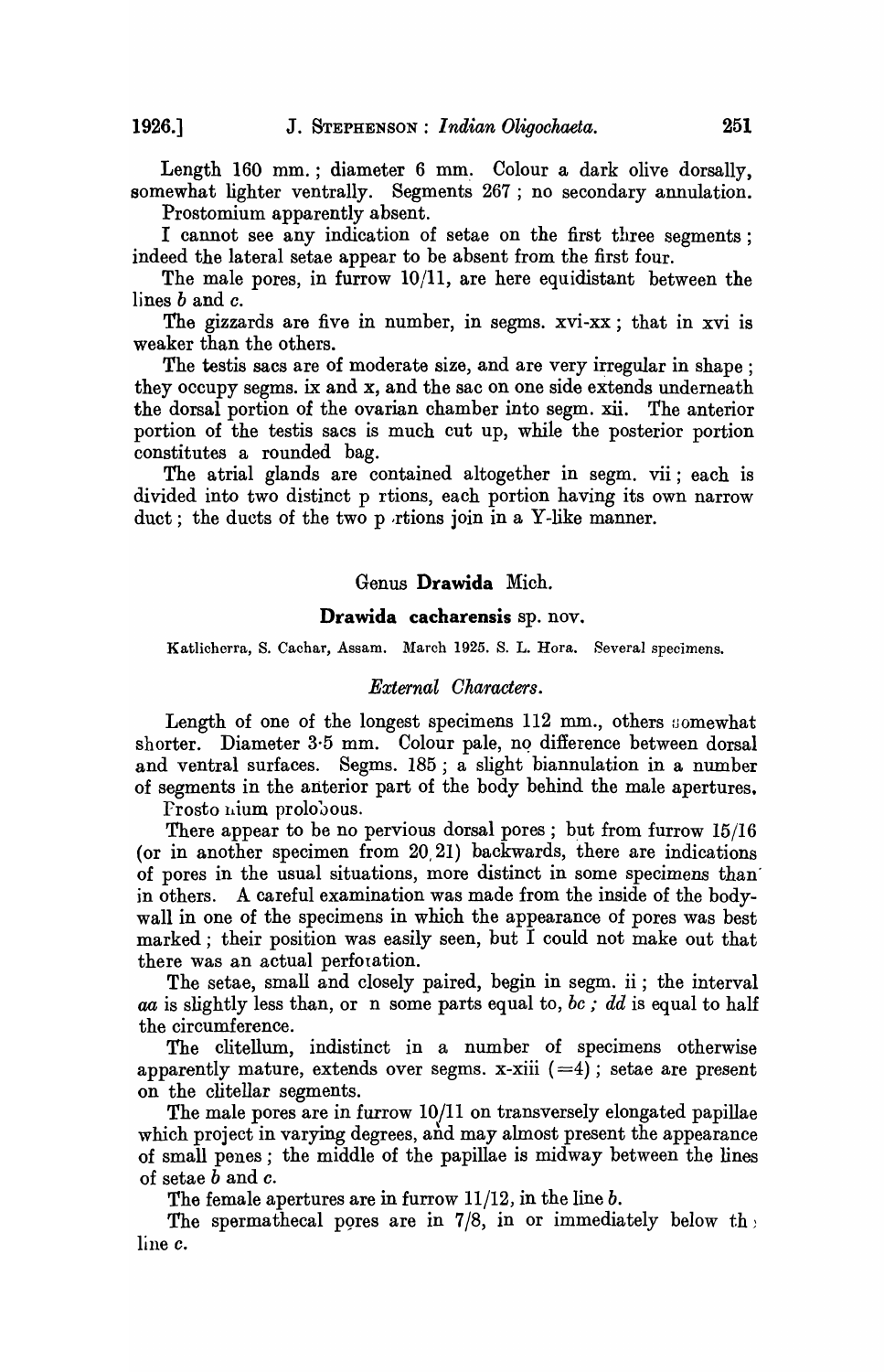The majority of the specimens have no genital markings; some however have a few whitish papillae, elongated-sometimes very considerably-in a transverse direction, some larger than others, and in various situations. Thus in one specimen the papillae were very indefinite, paired, on segm. vii near the posterior border internal to the line of the spermathecal apertures; in another there were rather indefinite single but not quite median papillae on segms. xii and xiii; in a third, they were paired as in the first example, and in addition there were paired papillae on segm. viii behind the spermathecal apertures; in a fourth, there was a pair of papillae on the posterior part of segm. ix between the lines of the ventral and lateral setal bundles; and near the middle of the same segment a single papilla, almost median in position.

## *Internal Anatomy.*

Septa  $5/6$  and  $6/7$  are much thickened;  $7/8$  is moderately strengthened, and 8/9 is also somewhat thickened.

The gizzards appear to be usually two in number. In the specimen first dissected, they occupied segms. xiv and xv, but the septa in this region were much pushed back, so that the hinder of the two gizzards lay in the situation of segms. xviii and xix as delimited externally. In a second specimen the gizzards were in segms. xvi and xvii, and there was some thickening of the alimentary wall in xv also ; while in a third specimen there were three gizzards, in xv-xvii.

fhe intestine begins behind the gizzards. A curious appearance, which I have not seen before, is presented by the dorsal surface of the intestine in certain segments shortly behind its beginning. In segments xx-xxiii, and also, in two out of the three specimens dissected, in a less marked degree in xxiv, small tufts of fingerlike processes arise from the dorsal surface of the intestine. The individual fingerlike processes are whitish in colour, cylindrical, somewhat curved or coiled, and lie parallel, side by side with the others in the t.ft. The tufts are in pairs, one tuft of each pair on either side of the dorsal vessel, and in a transverse sense occupy most of the dorsal surface of the gut. Each tuft arises from and is limited to its own segment, except those of segm. xx; these latter consist of only a small number of processes, perhaps only of two, on each side, which run backwards and appear to join the intestine in xxi. In xxiv there are only three or four small processes on each side; but in the other segments a tuft consists of about eight processes on each side. Under the binocular dissecting microscope the processes seem sometimes to be attached to the gut wall at both ends, thus forming an arch; or sometimes they seem to be attached to each other at their free ends.

Under the dissecting microscope the processes have the appearance of tubules; and accordingly  $I$  at first regarded the tufts as masses of blood-vessels, until I made sections of the intestine in this region. In sections, the apparent " tubules" are seen to be aggregates of glandtubes bound together by a delicate investment of connoctive tissue; traced to their connection with the intestine, the aggregate of glandtubes enters the dorsal intestinal wall, joining there in a common mass with the other similar aggregates which together form the tuft. A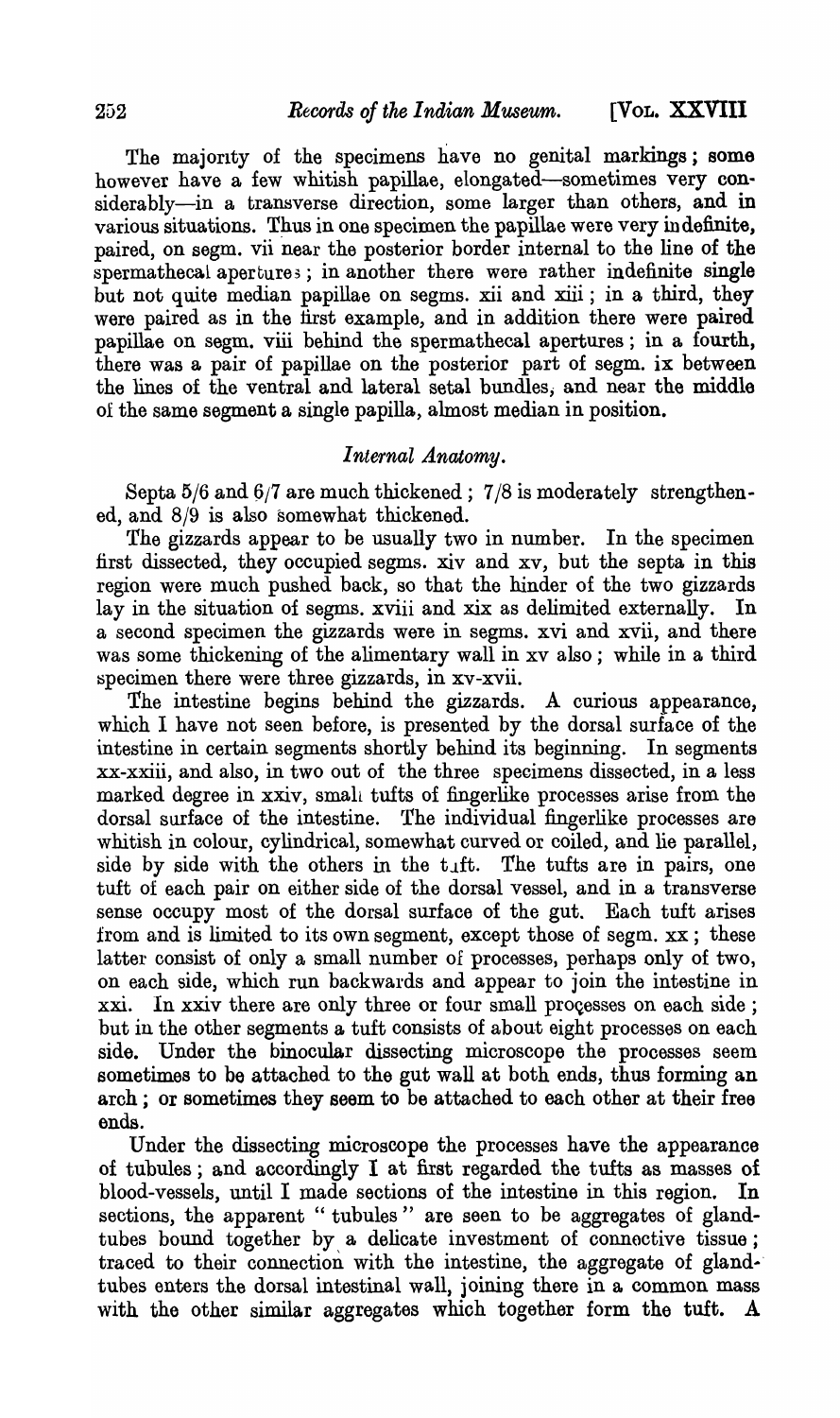number of the gland-tubes open- into the lumen of the gut in the dorsal region; but a number are continued downwards in the lateral wall of the intestine, lying side by side, parallel and closely apposed, and opening ultimately into the gut not far from the mid-ventral line.

The intestinal blood-sinus extends between the individual glandtubes in the gut wall, and the deeply staining (with eosin) blood may also be seen filling up the spaces between the gland-tubes in the free fingerlike processes.

The last hearts are in segm. ix.

The excretory system is meganephridial.

The testis sacs may be very asymmetrical. In the specimen first dissected, they were not markedly so, having each of them a quarter to a third of their bulk in segm. ix, and the rest in segm. x ; their form was irregular, being moulded by the surrounding organs. In two other specimens one of the sacs extended far backwards, passing underneath the ovarian chamber 'and encroaching on segm. xii, or even reaching the level of segm. xiii.

The vas deferens is relatively very bulky, and forms a close coil on the hinder face of septum 9/10.

The prostates are relatively small, cylindrical, barely wider at the ental end, slightly narrowed where they join the body-wall; they are variously bent, into a semicircle or a  $U$  shaped loop, or into an S-shaped double curve. The surface is smooth but neither papillose ("glandular") nor shining ("muscular"). The vas deferens enters its ental end.

Segment xi constitutes a completely closed ovarian chamber-a horseshoe-shaped tubular cavity over the dorsal surface of the intestine.

The ovisacs have an ovoid form, but their longer axis is, somewhat unusually, transverse and not longitudinal; they are moderately bulky, and may be confined to segm. xii or may extend backwards to the level of segm. xv (by pushing back septum 12/13). The connection with the ovarian chamber is by a narrow neck on each side close to the middle line.

The spermathecal ampulla is small, and the duct, which lies on the posterior face of septum  $7/8$ , is narrow and sinuous. The atrium (fig. 1) is a 19n9 irregular cylinder, or in another specimen (fig. 2) an elongated sac, narrowing and somewhat twisted near its ectal end, and bending over the alimentary canal dorsally, where it overlaps its fellow across the middle line; it is situated entirely in segm. vii, and is a much larger organ than the ampulla with its duct. The spermathecal duct and the atrium are separate up to their junction with the parietes, and probably therefore unite within the body-wall.

#### *Remarks.*

The present species comes near *D. papillifer,* which has also been found in Assam (Amingaon), as well as at Rangamati, Chittagong Hill Tracts, Bengal.

Tubular intestinal glands, such as occur here in segms. xx-xxiv, are of very rare occurrenc; in the Oligochaeta. Somewhat similar structures have been described by Beddard in *Megasoolex\_caeruleus* (1), and in species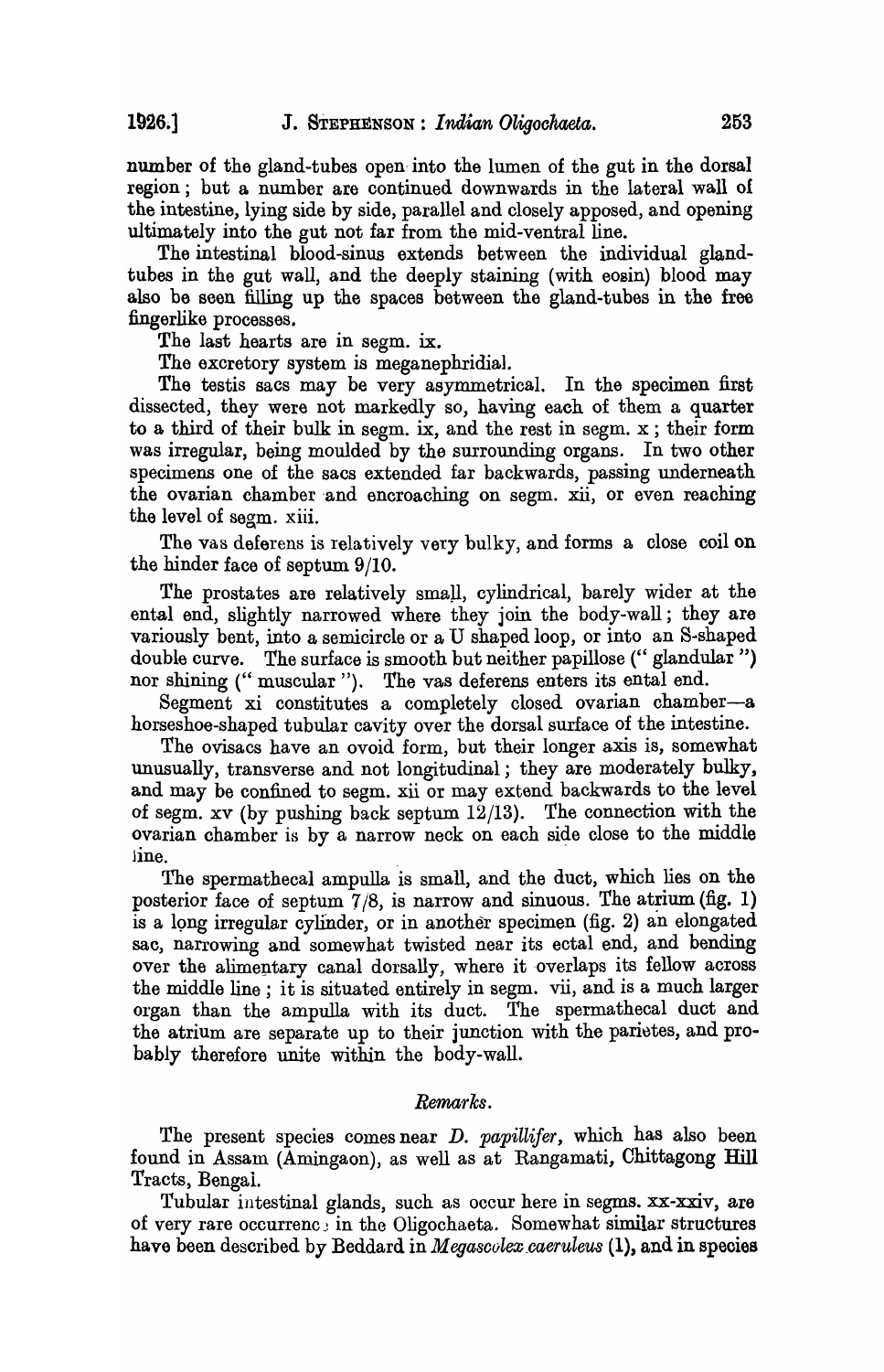of *Eu'yphoeus* (2) ; but in these genera there are 'no projecting cylindrical processes, the whole of the glandular tubules being contained within the gut wall. In the present species the histological appearance suggests the possibility of their being nephridial; nephridia of the usual typo are however present in the same segments.

### Drawida willsi Mich.

Puri, Orissa coast. 14-27.x.23. S. L. Hora and B. N. Chopra. A single specimen, in two 'pieces, probably not fully mature.

I subjoin a few notes on the present specimen of this interesting species.

## *Ex 'ernal Oharae:ers.*

Length ca. 30 mm. (the posterior fragment is much curled) ; diameter  $1\frac{1}{2}$  mm. Colour pale brownish, a little darker on the dorsal surface.  $Segms. 165.$ 

Prostomium perhaps prolobous (distorted, the buccal cavity being' protruded).

Setae closely paired, beginning in segm. ii; *aa* is a little less than *be,* and *dd* is equal to half the circumference.

The clitellum is not developed.

The male pores, two pairs, in furrows 9/10 and 10/11, are in or immediately outside the line of setae *b*. The female and spermathecal apertures are not visible, but from internal examination the latter lie in the line of setae ab.

## *Internal Anatomy.*

Septum 5/6 is somewhat strengthened,  $6/7$  is moderately,  $7/8$  and  $8/9$ considerably thickened for so small a worm.

There are two gizzards, in xiii and xiv, the first rather smaller than the other; the alimentary tube is slightly strengthened in xii also.

The testis sacs, of relatively considerable size, occupy and fill out segms. ix and x, the larger part of each sac being in x; they are scarcely constricted by the septum. Each prostate, of which there are two pairs, in segms. ix and  $x$ , is a shortly rectangular mass with a soft surface, attached to the body-wall by one of its small ends; the vas deferens joins it half way up its anterior face; the prostates in segm. ix are smaller than those in X.

An ovarian chamber is present; the anterior and posterior walls apparently meet just about where they join the parietes, and in the dissection can be separated by introducing a fine needle between them. The ovisacs are small, narrow, and cylindrical; they are confined to segm. xii, but probably they are not fully developed. in the present specimen.

The spermathecal ampullae are very small; probably they also are not fully developed. The atrium is a simple short cylinder, extending (in the position of dissection) obliquely upwards and outwards in the segment; it is contained in segm. vii, and is joined by the spermathecal duct near its base.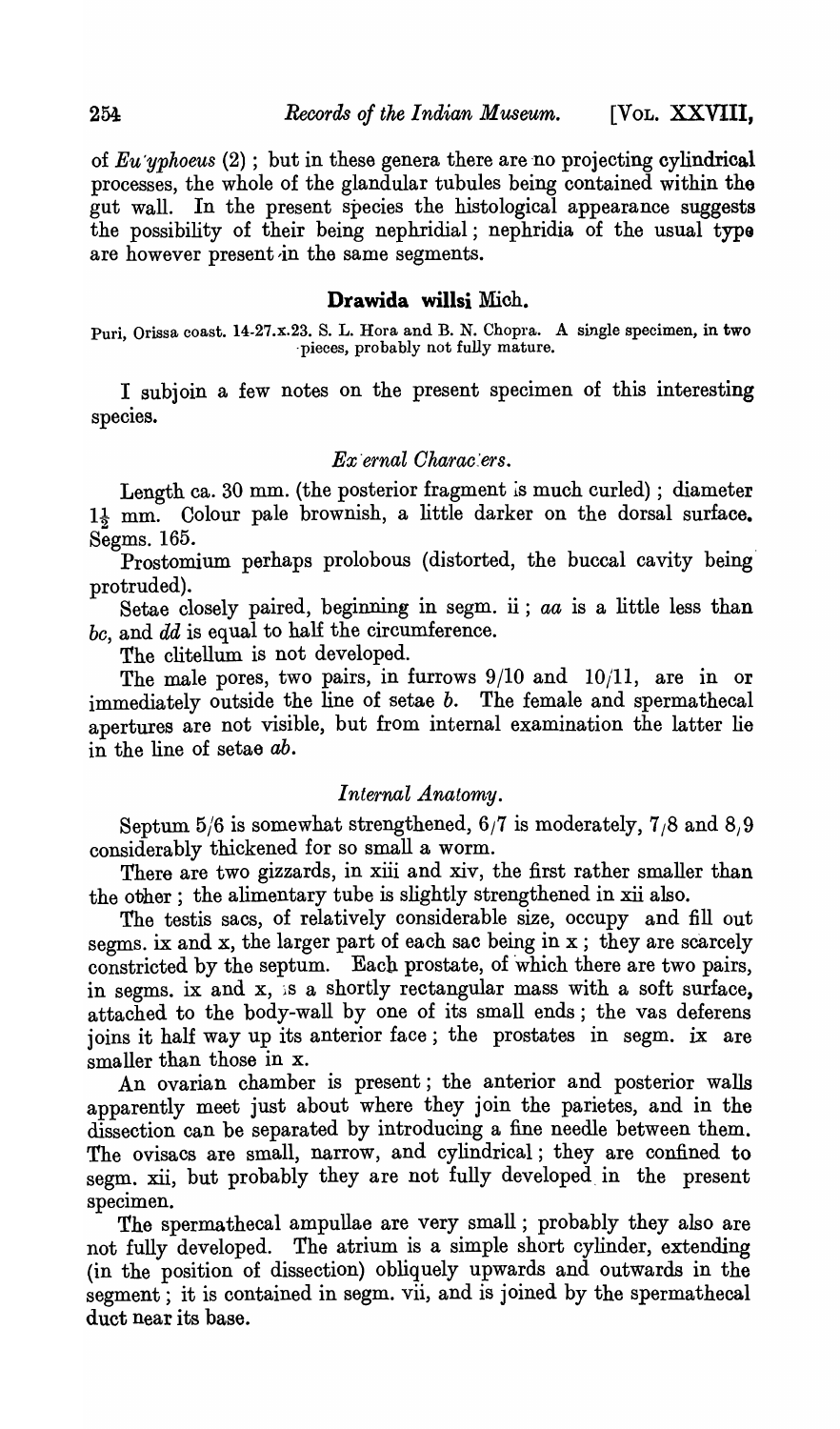#### Drawida pellucida (A. G. Bourne) var. raoi var. nov.

Terkumalai, Courtal'am, Tinnevelly Dist. 27.X.24. H. S. Rao. A single specimen, much damaged near the anterior end.

### *External Characters.*

Length 70 mm.; diameter 4 mm. Colour a dirty mottled light olive green, much the same on both dorsal and ventral surfaces. Segms. 240, mostly very short; ix, x, and xi are triannular, xii and xiii biannular.

The prostomium is prolobous.

Dorsal pores are absent.

The setae are closely paired, and are small, especially on the anterior segments ; none are visible on segm. ii, and on some of the following segments they are only to be distinguished with difficulty. The interval  $aa=\frac{1}{2}bc$ , or is even less than this near the hinder end; *dd* is equal to half the circumference.

The clitellum is scarcely distinguishable; it may perhaps include segms. x-xiv  $(=5)$ , though this would be one segment more than is usual in the genus.

The male apertures are in furrow  $10/11$ , between the lines of setae band *c,* though nearer to *c;* on the left side of the single specimen the pore is bounded by anterior and posterior swollen lips, but not on the right.

The female pores are not visible.

The spermathecal pores are in furrow 7/8, in or perhaps just below the line of setae cd.

### *Internal Anatomy.*

Septum  $5/6$  is moderately, and  $6/7$ ,  $7/8$  and  $8/9$  considerably thickened.

The gizzards are four in number, but it is impossible to be certain which segments they occupy, on account of the damage which this part of the worm has suffered. Since the ovisacs lie alongside the two anteriol gizzards, the gizzards segments are perhaps xii-xv, or it may be xiii-xvi.

The last hearts are in segm. ix.

The excretory system is meganephridial.

The testis sacs have unfortunately disappeared in the damage done to the specimen. The vas deferens forms a small or moderate sized coil in segm. x, and enters the prostate on its antero-lateral aspect.

The prostate is almost accurately hemispherical, sessile on the bodywall, soft and smooth, not shining ("muscular") nor yet papillose (" glandular ").

I think there is not an annular ovarian chamber, but I cannot be certain, owing to the condition of the parts. The ovisacs are slender, and rather long, extending through two segments at least.

The spermathecal ampulla is an ovoid sac which almost touches its fellow in the middle line. The duct is coiled on the hinder face of septum 7/8; the last portion is almost straight, and enters the middle of the upper surface of the atrium. The atrium is situated in segm. viii, in the line of setae *cd;* it is hemispherical in shape, and sessile; it appears 'as a bulging of the end of the spermathecal duct, and, considered as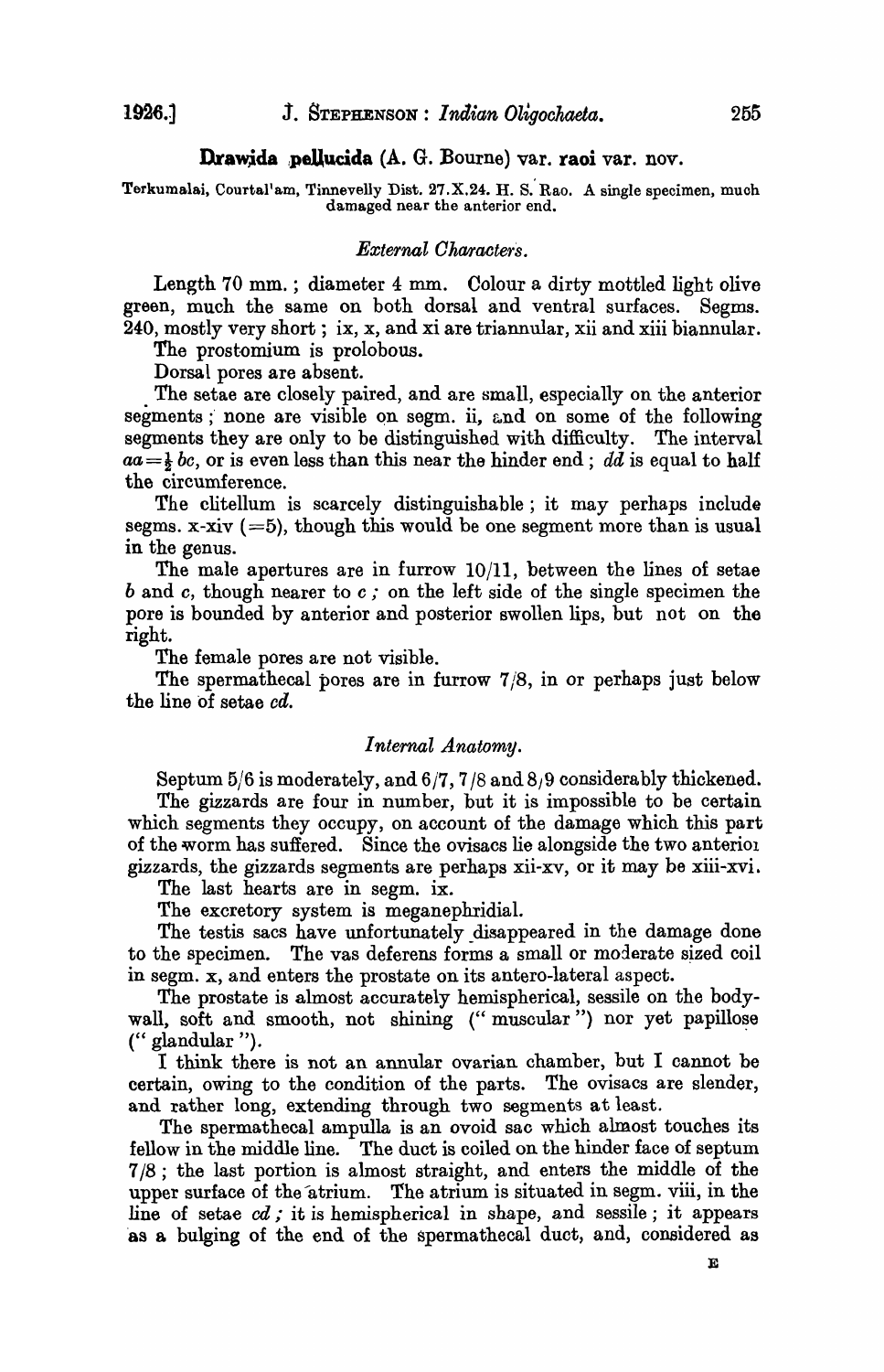such, is of some size; it is not by any means embedded in the body-wall (as in one or more of the other varieties of the species), but forms a conspicuous organ in segm. viii, fully half the diameter of the prostate.

# *Remarks.*

The special characters of the present variety are the small extent of the setal interval *aa*, and the relatively large size of the spermathecal atrium; *aa* being smaller (relatively to *bc*), and the spermathecal atrium larger, than in any of the other forms included in the species.

## Fam. MEGASCOLECIDAE

Subfam. MEGASCOLECINAE

# Genus Megascolex Templeton

### Megascolex mauritii (Kinb.)

Bombay. Sept. 1924. J. P. Mullan. Five specimens.

# Genus Pheretima Kinb.

# Pheretima elongata (E. Perr.)

Bombay. Dr. A. Powell. Two specimens. (Br. Mus.).

## Pheretima hawayana (Rosa)

Lahore. April 1923, J. P. Mullan. A number of specimens, in a bad state of preservation Bombay. Sept. 1924. J. P. Mullan. Two specimens.

### Pheretima planata Gates

Katlicherra, S. Cachar, Assam. March 1925. S. L. Hora. Two specimens.

## *External Oharacters.*

Length of the larger specimen; which is the one on which the description is based, 235 mm.; diameter 5 mm. Colour slaty dorsally and anteriorly, lighter posteriorly, pale ventrally. Segms. 141; secondary annulation from segm. vi to the clitellum, brought about by the marking off of the setal zone as a continuous circular ridge; some segments may be further subdivided. The second specimen was much smaller,length 113 mm., average diameter 4 mm., segms. 102.

Prostomium in the larger specimen epilobous  $\frac{1}{4}$ , broad from side to side, short antero-posteriorly. In the smaller specimen there are in addition grooves, very like other numerous small longitudinal wrinkles on segm. i, which prolong back the prostomium as a tongue, so that it might here be described as epilobous  $\frac{2}{3}$ ; in addition, there is a median groove on the dorsum of the prostomium and its tongue.

Dorsal pores begin in furrow 11/12.

Setae ·in rings; the dorsal and ventral breaks are absent as a rule, though occasionally there is an interval of about  $1\frac{1}{4}ab$  or  $1\frac{1}{4}yz$ . The setae arc not markedly closer set dorsally or ventrally. The following numbers were counted :--ca.  $67/v$ , ca.  $76/x$ ,  $73/xii$ ,  $64/xix$ , and 51 in the middle of the body.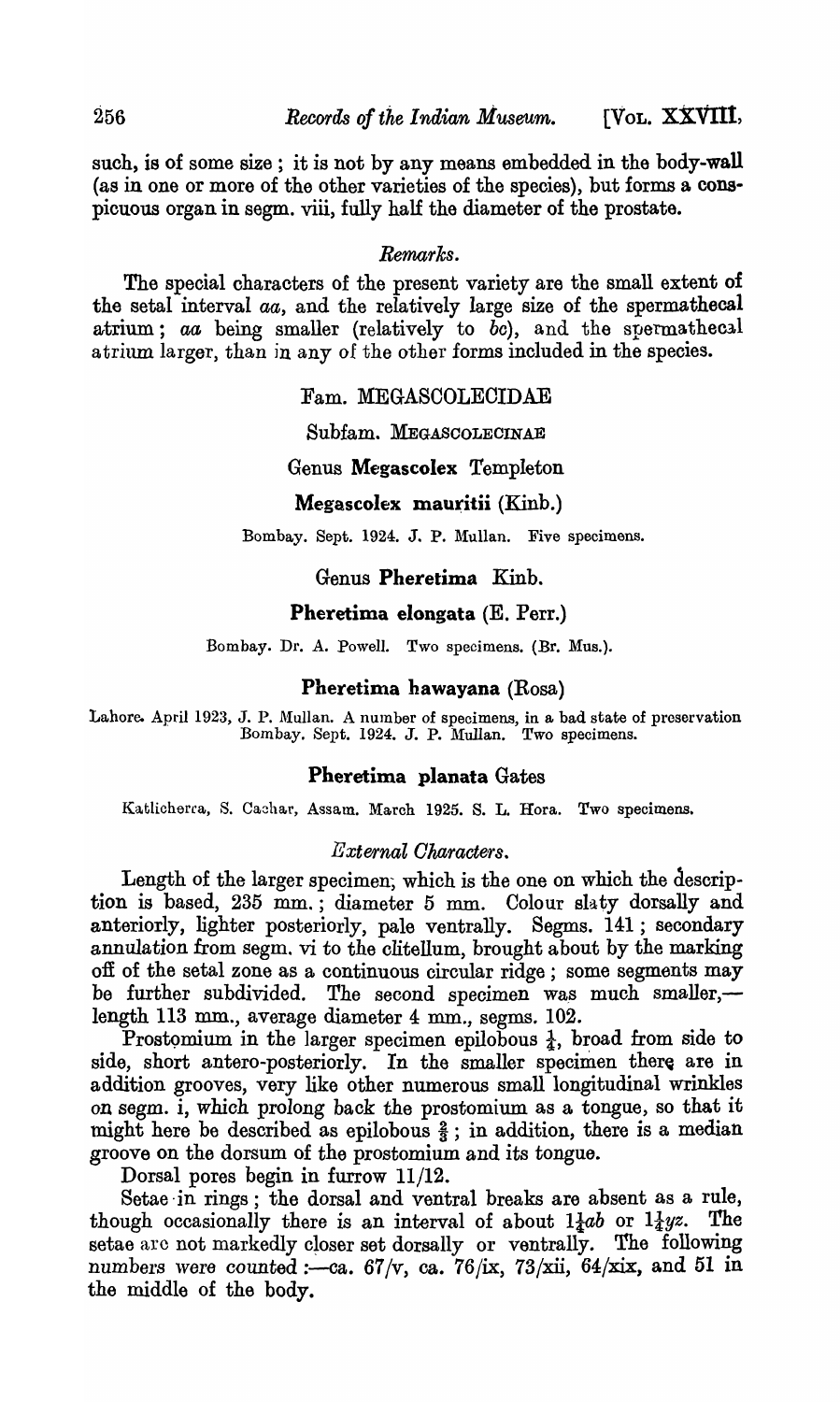The clitellum occupies segms. xiv-xvi  $(=3)$ ; there are no setae or dorsal pores, but a number of small pale tubercles are visible on it, perhaps accidental.

The male apertures, on segm. xviii, are of large size, with puckered lips, in the setal zone, and about one-third of the circumference apart; there are 8 setae ventrally between the apertures, but the setae do not extend over the whole of the interval. In the second specimen the copulatory sacs are everted to form short cylindrical projections, about as high as broad; the exposed surface of each sac is marked with closely set small papillae, 10 on one side and 12 on the other, on each of which is a minute pore; the appearance of the whole is somewhat cauliflowerlike.

The female pore is single, minute, on segm. xiv apparently about the middle of its length.

The spermathecal apertures are two pairs, in furrows 6/7 and 7/8, about in the lateral line.

There are no genital markings.

### *Internal Anatomy.*

Septum  $4/5$  is slightly strengthened,  $5/6$ ,  $6/7$  and  $7/8$  considerably so; the next is  $10/11$ , which is somewhat thickened, as is also  $11/12$ ; 12/13 is slightly strengthened.

The subspherical gizzard is situated between septa  $7/8$  and  $10/11$ . The beginning of the intestine is indefinite. The caeca originate in segm. xxvii, and are smooth and short, extending forwards only into xxv.

There are small segmentally distributed lymph glands, in' pairs, at the sides of the dorsal vessel on the intestine, from segm. xxii backwards.

The last hearts are in segm. xiii. No blood glands, such as occur, for example, in *P. posthuma, hawayana, and heterochaeta* (6), are to be seen in segms. iv-vi.

, The micronephridia are numerous, small and scattered. There are nephridial tufts, as usual, in segms. iv, v, and vi.

The testis sacs, in segms. x and xi, do not, according to a dissection from the ventral surface, communicate with each other, neither with the one' in front or behind, nor with their fellows across the middle line. The seminal vesicles, in segms. xi and xii, are of moderate size, and only slightly lobed.

The prostates are large, occupying segms. xvi-xx or xvii-xxi, and much cut up into lobes. The duct is curved like the letter  $C$  or  $S$ , shining, a little wider in the middle of its length, and rather narrower at the two ends. There is a well marked copulatory sac.

" Accessory prostates" are present, as a group of four or five closely set mushroom-shaped glands in front of, and a similar group behind, each copulatory sac; they are thus situated in segms. xvii and  $x_i$ . sometimes partly in xviii. The stem of each mushroom-shaped gland is distinctly made up of a number of separate strands; the glands open into the copulatory sac, the stems running respectively forwards and hackwards; from internal inspection it might appear that some of the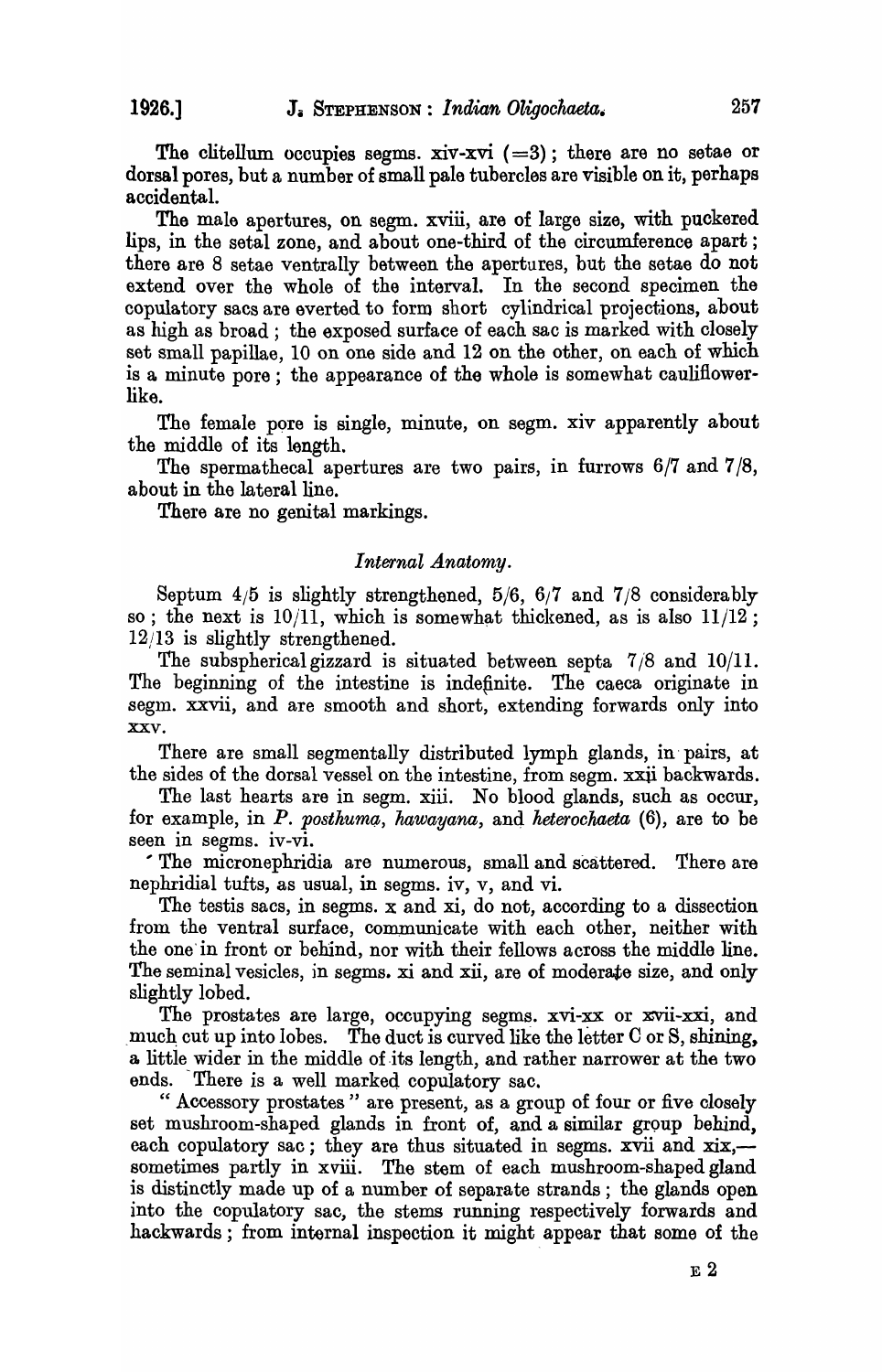glands perhaps open not into the sac but in its immediate neighbourhood, though in the specimen in which the sacs are everted, all the pores appear to be on the free end of the evaginated organ.

In the situation of the ovaries are two organs which look much more like accessory seminal vesicles than ovaries; they are not fanlike, and no ova are distinguishable; on the contrary they are round, compact, and somewhat flattened against the septum, on which they are sessile, attached by a broad base. But on teasing a portion of one of these organs and examining it microscopically, ova were found in the mass.

The spermathecal ampulla (fig. 3) is pearshaped, the narrow end being continued into a duct, which is narrow, cylindrical, about as long as the sac, and very slightly shiny in its ectal portion. There are two diverticula; one of these is long -as long as the duct and ampulla together, cyl ndrical on the whole, the ental portion rather irregular in contour, the ectal third or two-fifths smoothly rounded and shining, rather narrower than the portion above it, and discharging into the spermathecal duct close to where the latter ioins the body-wall. The spermathecal duct close to where the latter joins the body-wall. second diverticulum is half as long as the other, or about equal in length to the duct of the main spermathecal sac; it is similar in form to the main pouch with its duct, and is attached to the body-wall close to the extremity of the latter.

## Pheretima insolita Gates

 $\frac{\mathbf{W}1179}{1}$  Rangoon. 1924. G. E. Gates. A single specimen (Labelled *Pherctima?* cotype.)

# Pheretima posthuma (L. Vaill.)

}Jombay. Dr. A. Powell. Three specimens. (Br. Mus.)

### Genus Perionyx E. Perr.

### Perionyx excavatus  $E$ . Perr.

Almora Dist.. U. P. Sta. 2. J. N. and D. N. Bagchi. Seven specimens. Katlicherra, S. Cachar, Assam. Mar. 1925. S. L. Hora. Numerous specimens.

### Perionyx sp.

Lonavla, Bombay Pres. Aug. 1924. S. L. Hora. Numerous specimens.

These small worms were all immature; they may very possibly also have been  $P$ . ex $z$ avatus.

# Perionyx sansibaricus Mich.

In the roots of grass at the shore of a rocky stream at Kapurwala (Poona, Wai Road). Sept. 1924. S. L. Hora. A single specimen.

The tongue of the prostomium is V-shaped, the point of the V reaching back halfway through segment  $i$ ; there is a slight longitudinal groove on the tongue.

The dorsal pores begin very far forward,—in furrow  $1/2$ .

The identification was made after examining internally the characteristic nephridia, along with the spermathecae.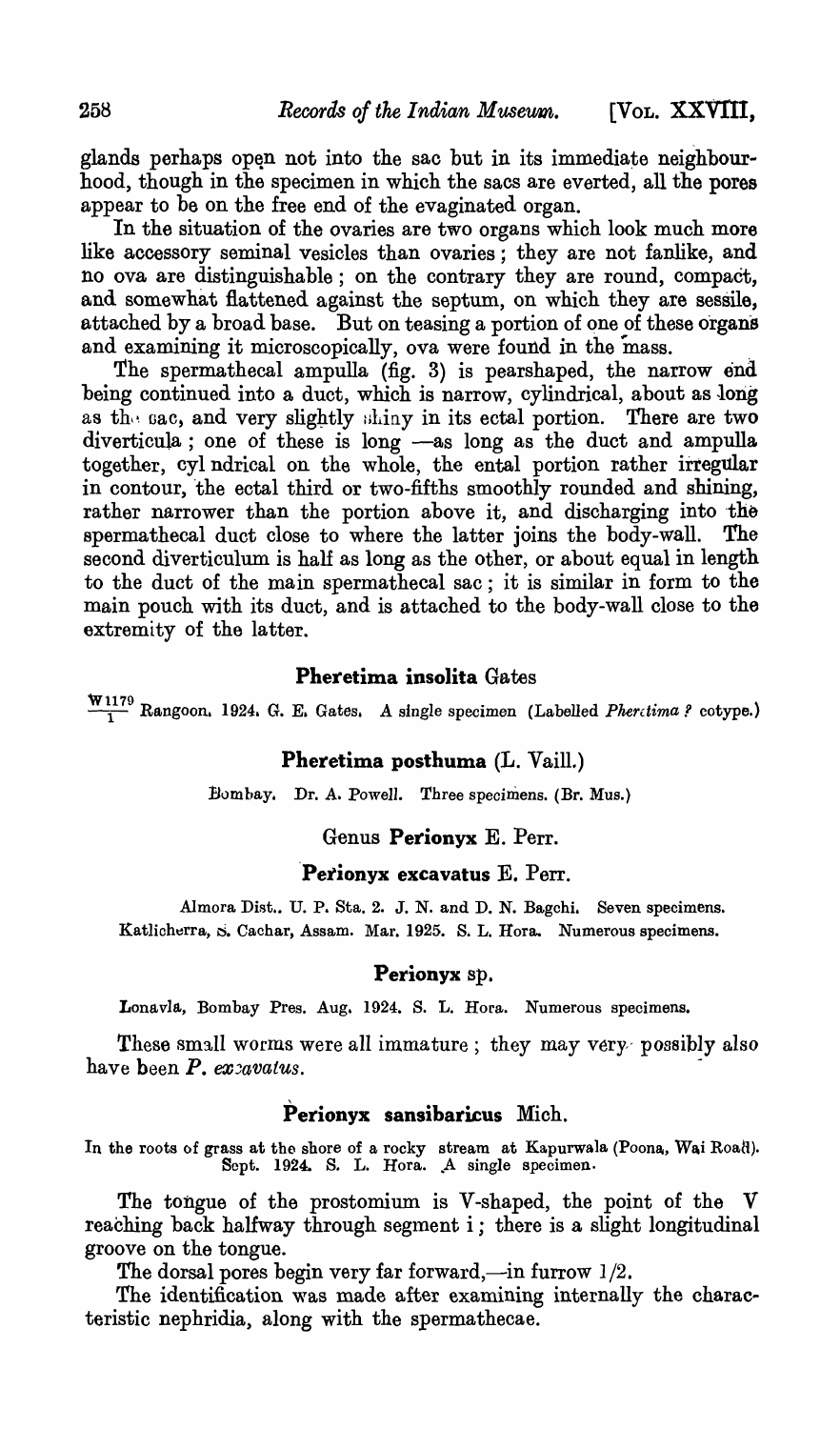#### Subfam. OCTOCHAETINAE

Genus **Octochaetus** Bedd.

#### **Octochaetus (Octochaetoides) fermori** Mich.

Bombay Sept. 1924. J. P. Mullan. A single specimen, sexually mature.

#### **Octochaetus (Octochaetoides) roseus** sp. nov.

Secunderabad, Deccan. October 1923. J. P. Mullan. Numerous specimens, mostly mature.

### $External$ Characters.

The length varies much, the longer specimens being 200-210 mm., the shorter 125-130 mm.; one fully mature, measured only 52 mm. In this last specimen there were no signs of damage or regeneration at the hinder end, though it would be difficult to be certain that no damage had ever been sustained. Diameter  $4\frac{1}{2}$  mm. Colour (in the preserved state) a p nkish brown; no difference between dorsal and ventral surfaces; clitellum purplish. Segms. of one of the longer worms 246; secondary annulation present in the anterior part of the body, segm. iv being biannular, v triannular, vi-xii with four annuli, or sometimes a fifth is . ndicated.

Prostomium epilobous  $\frac{5}{6}$ , almost tanylobous; tongue narrower in front, where it is crossed by a transverse groove.

The first dorsal pore is in furrow  $12/13$ , at the anterior border of the clitellum; pores are either absent or only faintly indicated on the clite-Uum.

The setae are paired; in front of segm. viii they are very small. There appear to be considerable variations in the intersetal ratios; in the anterior and middle parts of the body  $ab = \frac{1}{3}aa = \frac{1}{2}bc$  or a little more  $=\frac{2}{3}$  as  $cd$ ; in the posterior region  $ab = \frac{1}{3}aa = \frac{1}{3}$  be more  $=\frac{2}{3}$  *cd*; in the posterior region  $ab=\frac{1}{3}aa=\frac{1}{3}$  *cd*  $=\frac{1}{2}cd$ ;  $dd=\frac{4}{7}$  or sometimes  $\frac{2}{3}$  of the circumference; but in general the intervals are irregular.

The clitellum includes segms. xiii-xvii  $(=5)$ . It is sharply limited at each end, swollen, purple in colour, and the setae are distingyishable.

The male field is rectangular with rounded corners, and includes the posterior third of segm. xvi, the anterior third of xx, and the intermediate segments; in breadth it extends between the lines of setae *c.*  It is limited by a rounded lip. On this area are two deep transverse depressions or transversely elongated pits, expanded in their lateral portions) and separated from each other by a transverse ridge; the pits occupy approximately the situation of segms. xvii and xix, the ridge that of xviii. The ridge separating the trenches may also be  $-$ indeed usually is-sunk below the general level of the surface, the trenches of course being : unk deeper still.

The prostatic peres are in line with setae  $b$  (or between  $a$  and  $b$ ?); the sem nal grooves are approximately straight.

The female pores are paired, in a transversely oval whitish patch which takes up the anterior half of segm. xiv in the midventral region; the apertures are seated a little anterior and internal-to set a.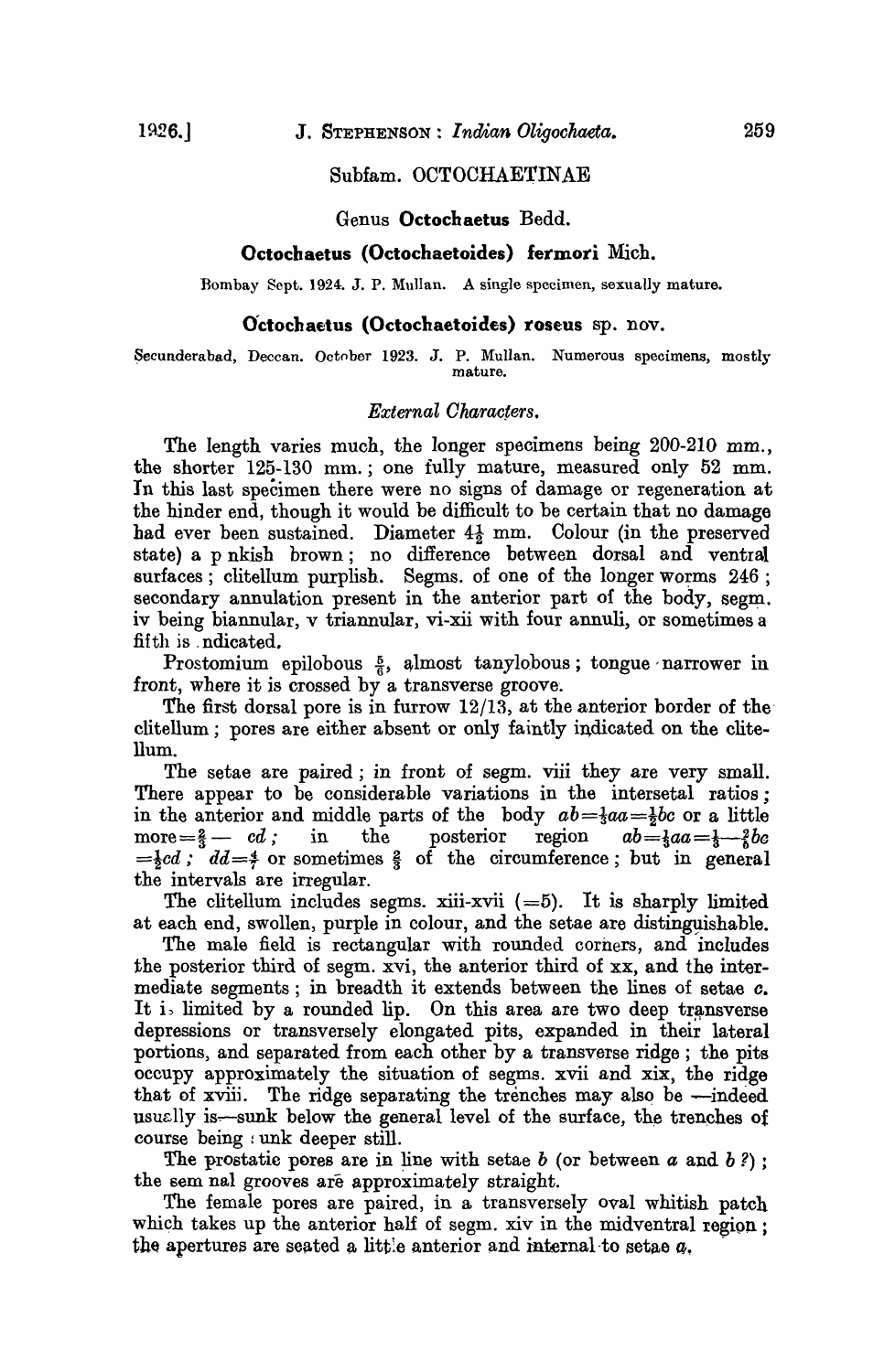The spermathecal pores are two pairs, on small papillae which are situated on segms. viii and ix near their anterior borders; to be precise, the papillae are on the first of the interannular grooves of these segments, and each takes up approximately the space between the lines *a* and *b.*  The pores have the form of transverse slits extending across the surface of the papillae.

Behind the pores on each of these segments is a lighter area, much and rather irregularly swollen; each area extends backwards to the hinder border of the segment, and outwards on each side to the line of seta *c.* These swollen areas are always lighter in colour, and very definitely limited,-definite large papillae, in fact. They are however variable :-  $(a)$  in one specimen, the posterior of the two is very slightly marked; (b) sometimes there are indications of each area being composed of two halves, united in the middle line;  $(c)$ , in one specimen there is also a swollen patch on the right side of segm.  $xi$  (not  $x$ ), which occupies the whole length of the segment;  $(d)$  in one, there is a large pad on x which occupies the whole length of the segment; (e) in one, there is a pad on one side only of segm.  $x$ .

In addition, the area in front of the pores, as far as the anterior border of the segment, may be slightly swollen. Setae *a* and *b* of segms. viii and ix are not distinguishable.

# *. Internal.Anatomy.*

Septum 5/6 is much thickened; the next is 7/8, which is moderately strengthened; septa  $8/9-11/12$  are all much thickened,  $12/13$  somewhat so, and the rest are thin.

The ovoid and elongated gizzard is in the space between septa 5/6 and  $7/8$ ,-perhaps morphologically in segm. vi, since there are two pairs of vascular commissures between it and septum 7/8 *(i.e.,* these would be the commissures belonging to segms. vi and vii). The calciferous glands are large and rounded; they are situated dorso-Iaterally, meeting in the mid-dorsal line; they are symmetrically placed, apparently in segm.  $xvi$ ; septum  $15/16$  is however vestigial, and exists only as a small low transverse lamina on the parietes. The intestine swells out behind the prostates.

The last hearts are in segm. xiii.

The excretory system is micronephric; in the anterior part of the body there are a very large number of very small nephridia on the bodywall; towards the hinder end the nephridia are difficult to distinguish, but none seem to be enlarged. Nephridial tufts lie over the hinder end of the pharynx in segm.  $v$ .

Testes and funnels are free in segms. x and xi. Large seminal vesicles are present in ix and xii, those in ix being cut up into large lobes, those In xii into small lobules.

The tubular prostates are two pairs, their coils closely adpressed; together they occupy segms.  $x\overline{v}$  The duct of each begins suddenly, is narrow and of the same diameter throughout, irregularly coiled or looped, and shining.

The female organs occupy the usual situation.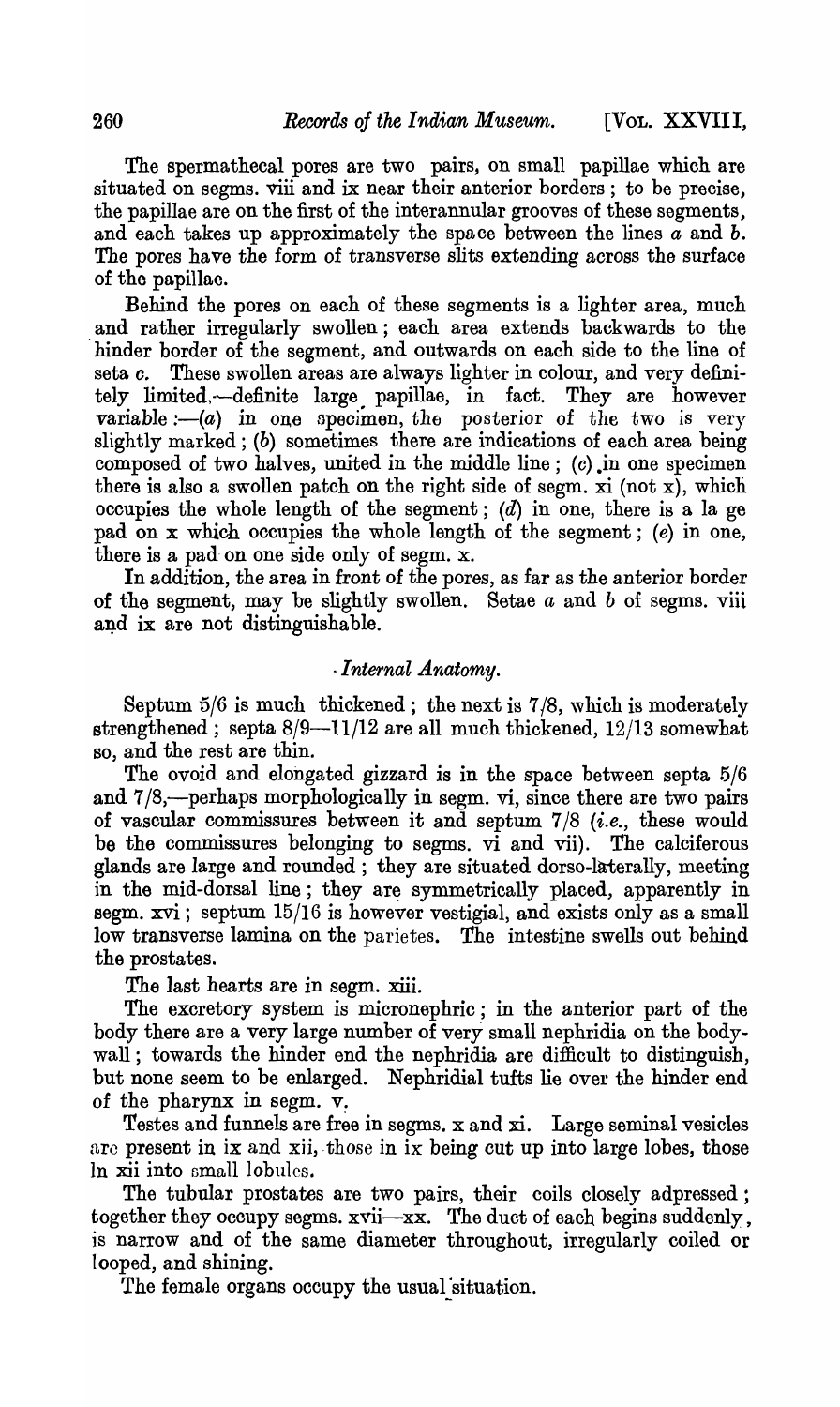The spermathecae (fig. 4) are two pairs; the ampulla is saclike, irregular in outline, and narrows ectally to form a short duct only a fraction of the length of the sac. The single diverticulum is fully as large as the ampulla; its sperm-holding portion is approximately oval in form, with slightly lobed surface and margin; its duct is as long as the lobed portion and about two-thirds or three-quarters as wide.

The penial setae (fig. 5) are  $1.5$  to  $2 \text{ mm}$ . long, usually with a gentle simple curve; a few seem to be slightly recurved near the tip. They taper very gently throughout their length, their diameter being  $28\mu$  at the middle,  $20\mu$  near the tip. They are smooth and without ornamentation; the tip is slightly expanded and flattened, 28µ wide, bluntly pointed and perhaps faintly hollowed (spoonshaped).

The copulatory setae of the spermathecal region (fig. 6) are 1 to 1.1 mm. in length and  $22\mu$  in thickness, slightly bowed in the distal portion, and a little bent also at the proximal end. The tip is somewhat bluntly pointed, but not clawed; the distal third of the seta except the extreme tip is ornamented with several series of toothed ridges, each ridge somewhat semicircular in shape with the concavity towards the tip; two longitudinal series of such ridges are visible as the seta lies on its side, or perhaps three near the tip.

#### *Remarks.*

The external markings are strongly reminiscent of *O. paliensis,* but the size, spermathecae, and penial and copulatory setae differ considerably.

The copulatory setae resemble those of,O. *prashadi;* and here, too, the male field has some resemblance; the size, spermathecae, and penial setae howeve: establish a clear distinction.

#### Genus Eudichogaster Mich.

### Eudichogaster matheranensis Steph.

Lonavla, Bombay Pres. August 1924. S. L. Hora. Numerous specimens.

As this is only the second time that examples of this species have been submitted to examination, I add a few notes by way of supplementing my original description (5).

Length of three specimens 76, 80 and 93 mm. ; maximum diameter 3 mm. Colour pale the same on both dorsal and ventral surfaces. Segms. of the longest specimen 240; a faint secondary annulation on segm. vi, well marked on vii; three or four annuli on viii, five on ix, three or four on x, three on xi.

Prostomium tanylobous or very nearly so, with or without a transverse groove near the middle of the length of the tongue.

The setal intervals were estimated as follows :- Behind the male genital area and further back  $ab = \frac{1}{3} - \frac{1}{4}aa = \frac{1}{2}bc = \frac{2}{3}cd$ ; towards the anterior end  $ab=\frac{2}{5}aa=\frac{2}{3}bc=\frac{2}{3}cd$  (*i.e.*, the lateral setae are here not paired); *dd* is equal to about  $\frac{4}{7}$  of the circumference.

The clitellum is not well marked; it seems to begin on segm. xii, but its hinder end is very indefinite,-it might perhaps (as I thought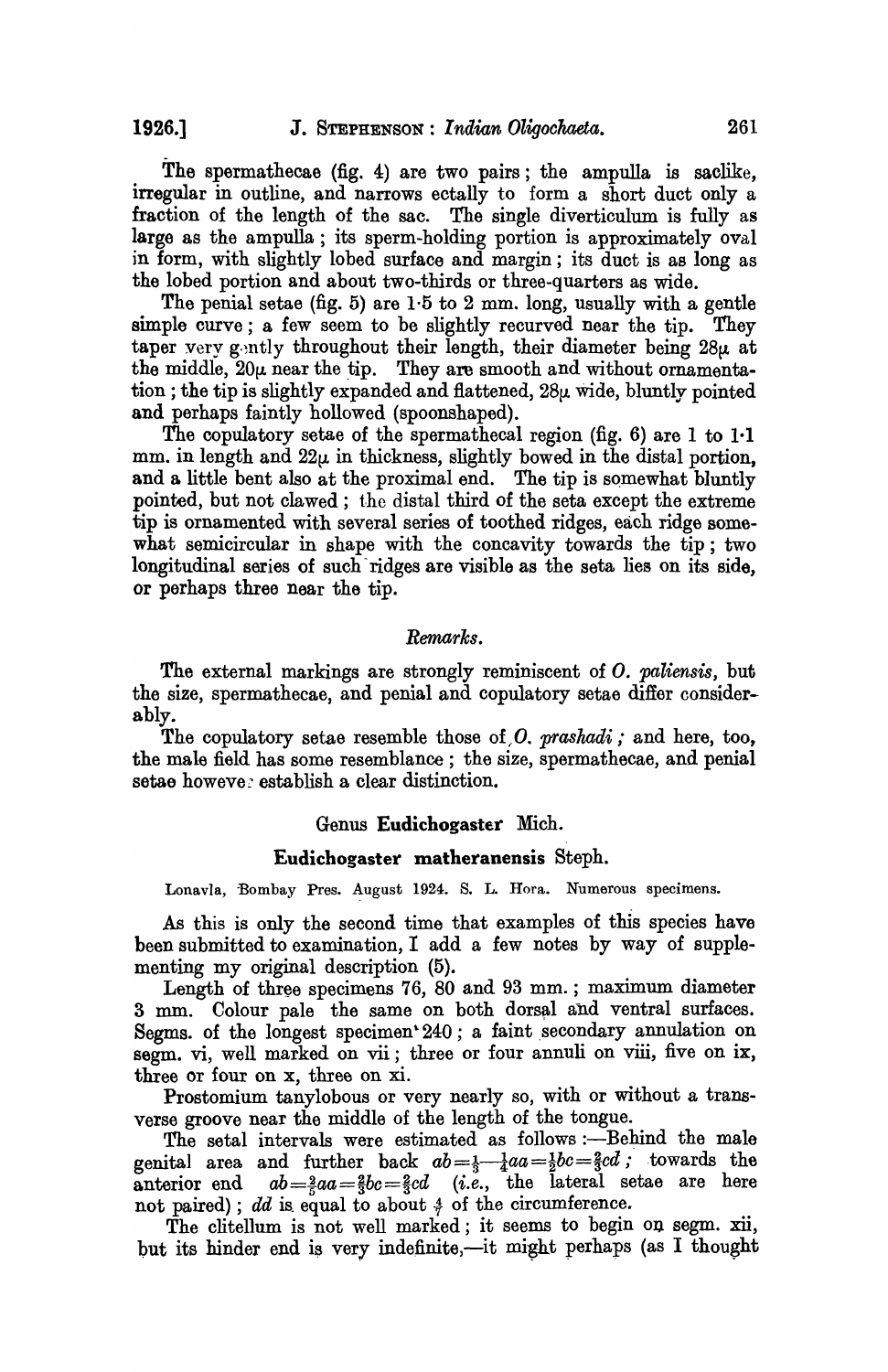in my former specimens) be at xviii, or it might equally well be at xxvi, or even behind xxx.

The genital markings were found in five specimens, in the setal zones of segms. ix-xj: ix-xii, or ix-xiii.

The condition of the septa in the anterior part of the body seems to be as follows (the description differs from my previous one) : $-4/5$  is moderately strengthened,  $5/6$  extremely tenuous,  $6/7$  absent;  $7/8$  is thin, and displaced backwards half a segment,  $8/9$  is moderately thickened, and at its attachment to the dorsal parietes is displaced a whole segment backwards; 9/10 is considerably thickened, and is displaced backwards almost a whole segment;  $10/11$  is moderately thickened and displaced backwards half a segment; 11/12 is slightly thickened and has its normal position. The rest are thin.

The gizzards are, as before, in segms. vi and vii; there is a constriction between them, but no softer portion of the oesophagus, and no septum.

The last heart was in segm. xii on one side, and in xiii on the other.

Seminal vesicles were not present in the specimen dissected, which also in other ways (absence of recognizable testes and ovaries) appeared not to have reached, or probably to have passed, sexual maturity. There was however a small ovisac containing an opaque white mass, presumably ova, on the right side in segm. xiv.

The penial setae were distinctive of the species.

# Genus Eutyphoeus Mich.

# Eutyphoeus assamensis sp. nov.

Katlicherra, S. Cachar, Assam. March 1925. S. L. Hora. A number of specimens.

### *External Oharacter*

Length of three examples 185, 200, 245 mm.; diameter 4 mm. Colour a nondescript greyish, rather darker in the anterior part of the animal. Segms. (of the longest of the above three specimens) 255; segm. vi is biannular, vii triannular, viii has four, ix-xi five, and xii-xiii three or four annuli.

The prostomium is of a combined prolobous and tanylobous form, but is somewhat variable; there are nimerous longitudinal grooves or wrinklings on segm. i.

The dorsal pores begin in furrow  $11/12$ .

The setae are paired"; in the middle of the body  $ab = \frac{2}{5}aa = \frac{2}{5}bc = \frac{2}{5}cd$ ; behind the geni al region  $ab = \frac{1}{5}aa = \frac{1}{4} - \frac{1}{5}bc = \frac{2}{5} - \frac{1}{2}cd$ ; *dd* is a little more than half the circumference. Setae are indistinguishable on the first four segments, and not all seem to be present on  $v$  or  $vi$  --on  $v$  also they may be altogether indistinguishable.

The clitellum extends over  $\frac{1}{2}$ xiii—xvii (=4 $\frac{1}{2}$ ), but it is not well marked in any of the specimens. Setae and dorsal pores are present; there is no great thickening of the body-wall, and its limits are rather indefinite, espec ally posteriorly.

The male pores are on segm. xvii, a little outside the line of seta *b*, with somewhat puckered margins; penial setae are seen projecting,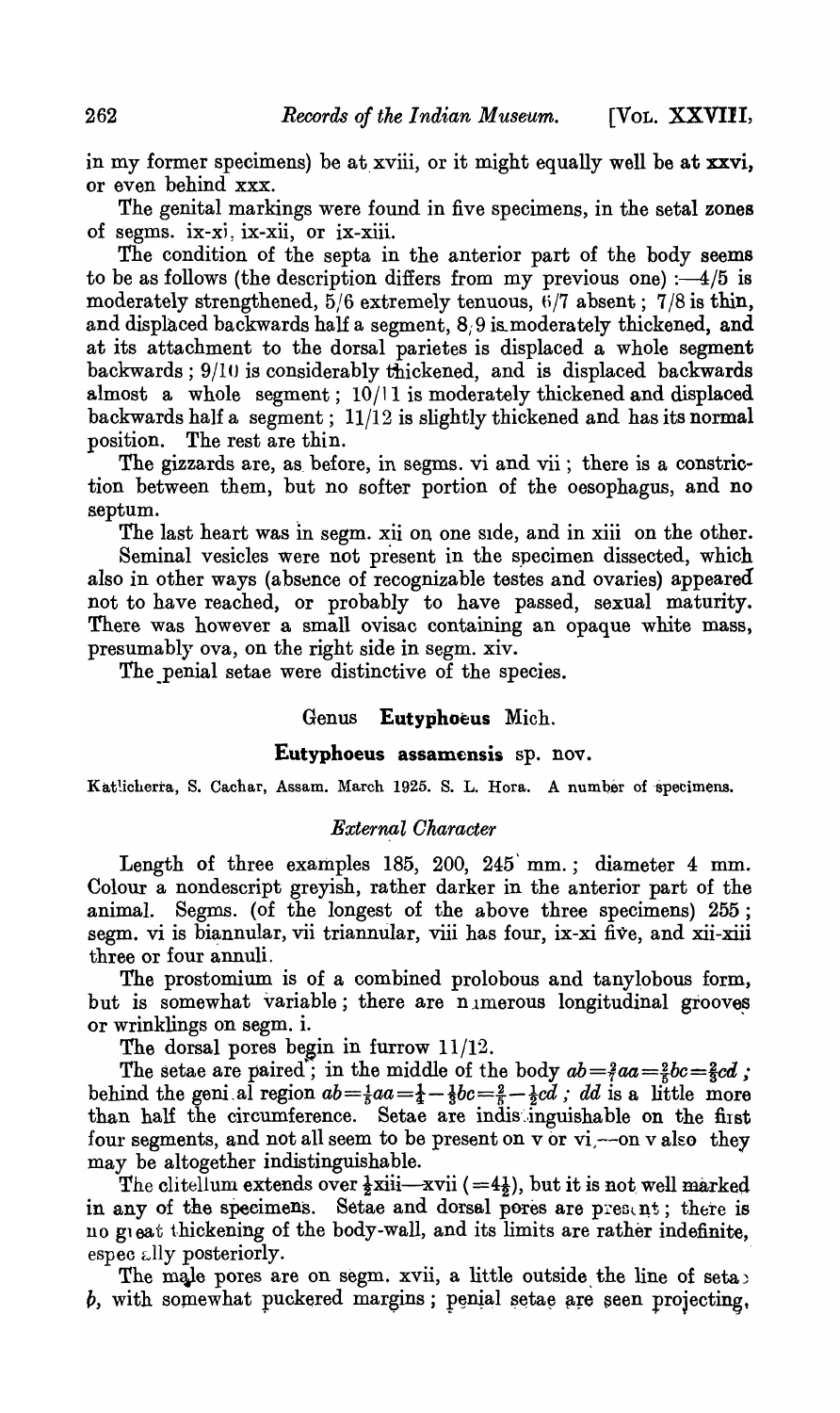Ordinarily the region between the pores forms a slightly sunk transversely extended area which occupies the greater part of the length of the segment (xvii); but in the most strongly characterized examples this depression is exaggerated, and at its lateral extremities, further out than and embracing the male pores, and even rather overhanging them, are a pair of raised thick semicircular or horseshoe-shaped lips, with their concavities facing inwards; the anterior and posterior limbs of each semicircle are continued inwards towards the middle line to within the line of setae *a.* 

The female pores are inconspicuous, paired, situated just in front of setae *a* of segm. xiv.

The spermathecal apert res are one pair, fairly conspicuous, with tumid lips, in furrow 7/8, just outside the line of setae *b.* 

There is a pair of genital papillae over the site of furrow 16/17, slightly raised, with flat surface, oval or round  $s<sub>\lambda</sub>$  in shape, taking up the interval between the lines *a* and *b* and extending outwards beyond the line *b* as far as  $a$  is internal to it,-i.e., the centre of the papilla is in the line  $b$ . In specimens which show the horseshoe-shaped lips on segm. xvii the papillae are indistinct, being coincident with the inner end of the anterior limb of the horseshoe.

#### *Internal Anatomy.*

Septum 4/5 is considerably thickened, 5/6 is excessively thick and strong; the next is 8/9, which is somewhat strengthened and displaced backwards into segm. x (as externally delimited); 9/10 is of similar thickness, and is situated at the level of furrow  $10/11$ ;  $10/11$ , similarly strengthened, is somewhat in front of furrow  $11/12$ . The rest are thin; 11/12 is present as a distinct septum.

The gizzard is situated in the space between septa  $5/6$  and  $8/9$ ; there are two transverse vascular commissures behind it in front of septum 8/9, so that it is probably morphologically in segm. vii. The calciferous glands, n segm. xii, constitute, as usual, a pair of ovoid swellings not set off from the gut. The intestine begins in xv.

The last hearts are in segm. xiii; those of segm. xi run freely in th $_3$ segment (in many speci s they are bound down to the neighbourhood of the gut by dense connective tissue). The dorsal vessel ends behind the gizzard.

The micronephridia are few and irregularly scattered in the anter or segments, more numerous and in segmental rows in the segments of the clitellam. Behind this the nephridia are arranged in each segment as a transverse row of three or four close behind the septum, and in addition, at the inner end of the row, a small group of four to six; this group occupies approximately the region of the body-wall which corresponds to the setal interval *bc*, while the row of three or four micronephridia is dorsal to this.

T<sub>v</sub>stis sacs are present in segm. xi. There is a pair of seminal vesicles. confined to segm. xii, of moderate size, and scarcely lobed.

The tubular prostates, of moderate size, extend backwards to segm. xxii, and are constituted of a not very regular series of apposed loops. The duct has almost the same diameter as the gland ; it forms a cylindrical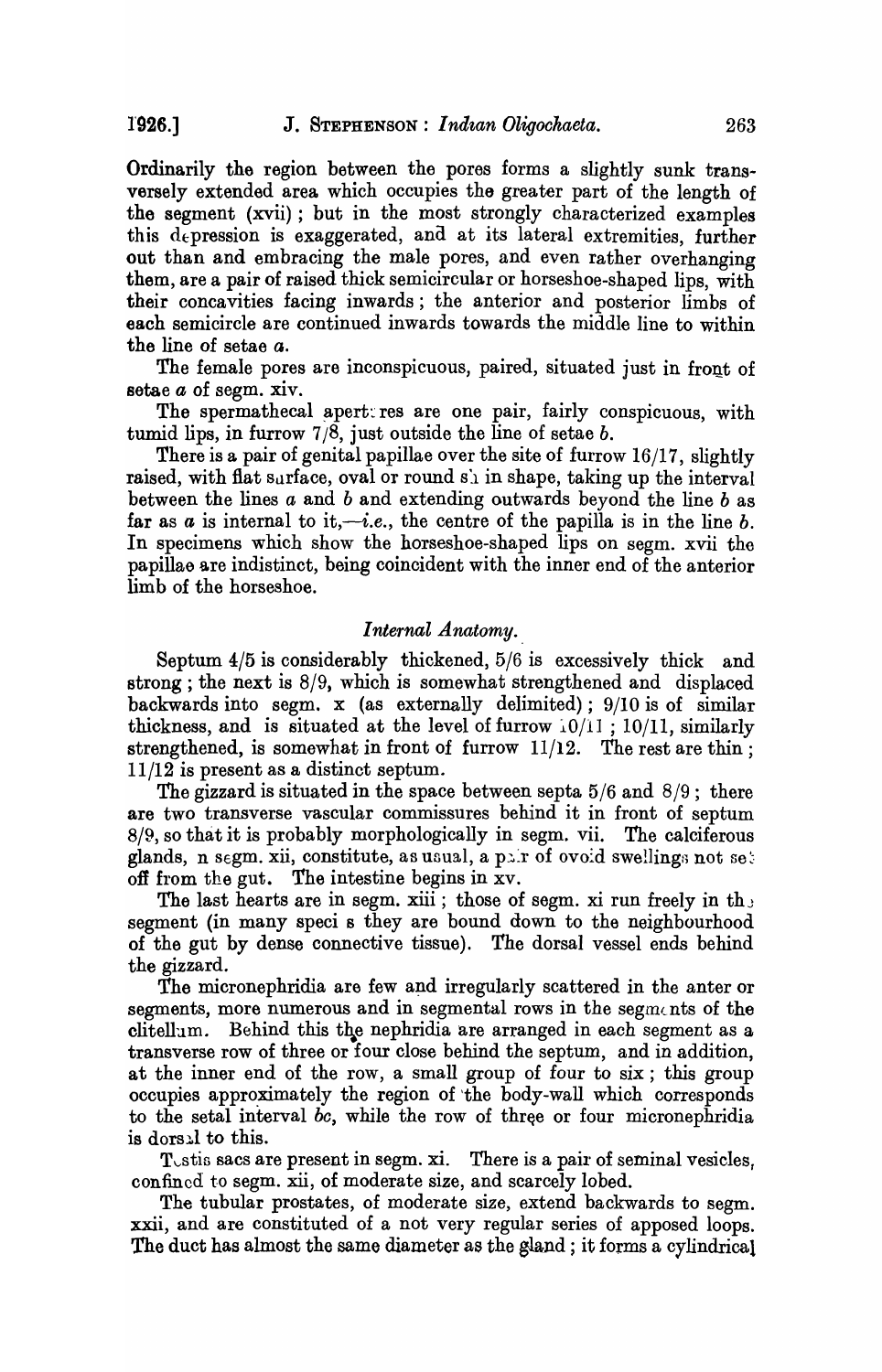shining irregularly twisted tube of some length. The vas deferens comes round the outer side of the end of the prostatic duct, and swells out into a terminal bulb posterior to and separate from the latter.

The female organs have the usual situation.

The spermathecal ampulla (fig. 7) is ovoid, with its long axis anteroposterior; the duct, situated in the middle of the under surface of the organ, is very short and stout. There are two very small diverticula, each shortly cylindrical, attached to the junction of duct and ampulla, one on the outer side of the organ, the other on its hinder aspect and slightly towards the inner side.

The penial setae (figs.  $8, 9$ ) are  $2 \text{ mm}$ , in length, and have a thickness at their middle of  $40\mu$ . They are somewhat sickle-shaped, the distal two-thirds of their length forming a wide bow-like curve; but the seta does not lie in one plane. The tip is blunt, flattened, and a little expanded; it may be as much as  $50\mu$  in width, but is usually less. The distal end, practically to the extreme tip, shows very numerous short rows of teeth or points,-or perhaps only minute dot-like sculpturings.

# *Remarks.*

In most species of this genus there exists a, peculiar modification of septum  $11/12$ ; it is replaced by a mass of dense connective tissue investing the gut, in which are embedded the hearts of segm.  $xi$ ; these latter lie deeper than usual, and are not seen unless specially laid bare. In the present species however the septum., though thin, is definitely present in the normal manner, and the hearts of segm. xi also have the normal relations.

# Eutyphoeus gammiei (Bedd.)

Katlicherra, S. Cachar, Assam. March 1925. S. L. Hora. Five specimens sexually mature one not fully mature.

I noted the situation of the genital markings in these specimens of this variable species. They were present in all five sexually mature specimens in the situation of furrows 13/14 and 19/20, in 20/21 in three, in 10/11 in one, in 21/22 in one. The spermathecal diverticula were 10 in number, and formed a collar round two-thirds of the periphery of the organ at-the level of the junction of duct and ampulla.

# Eutyphoeus masoni (A. G. Bourne)

Ballygunge, Calcutta. 18 ix. 1924. R. Hodgart. A single large specimen.

I subjoin a few notes on certain of the external characters.

The length is 265 mm., and the maximum diameter 8 mm. In colour the specimen is a light brown; there is little difference between dorsal and ventral surfaces; a dusky purple tinge however is present dorsally behind the clitellum, soon narrowing to a dark mid-dorsal stripe.

The dorsal pores begin in furrow  $11/12$ .

The male apertures are represented by deep pits, not grooves, on segm. xvii, in line with setae *ab,* but transgressing these lines both internally and externally; the lips of the pits overhang, except at the antero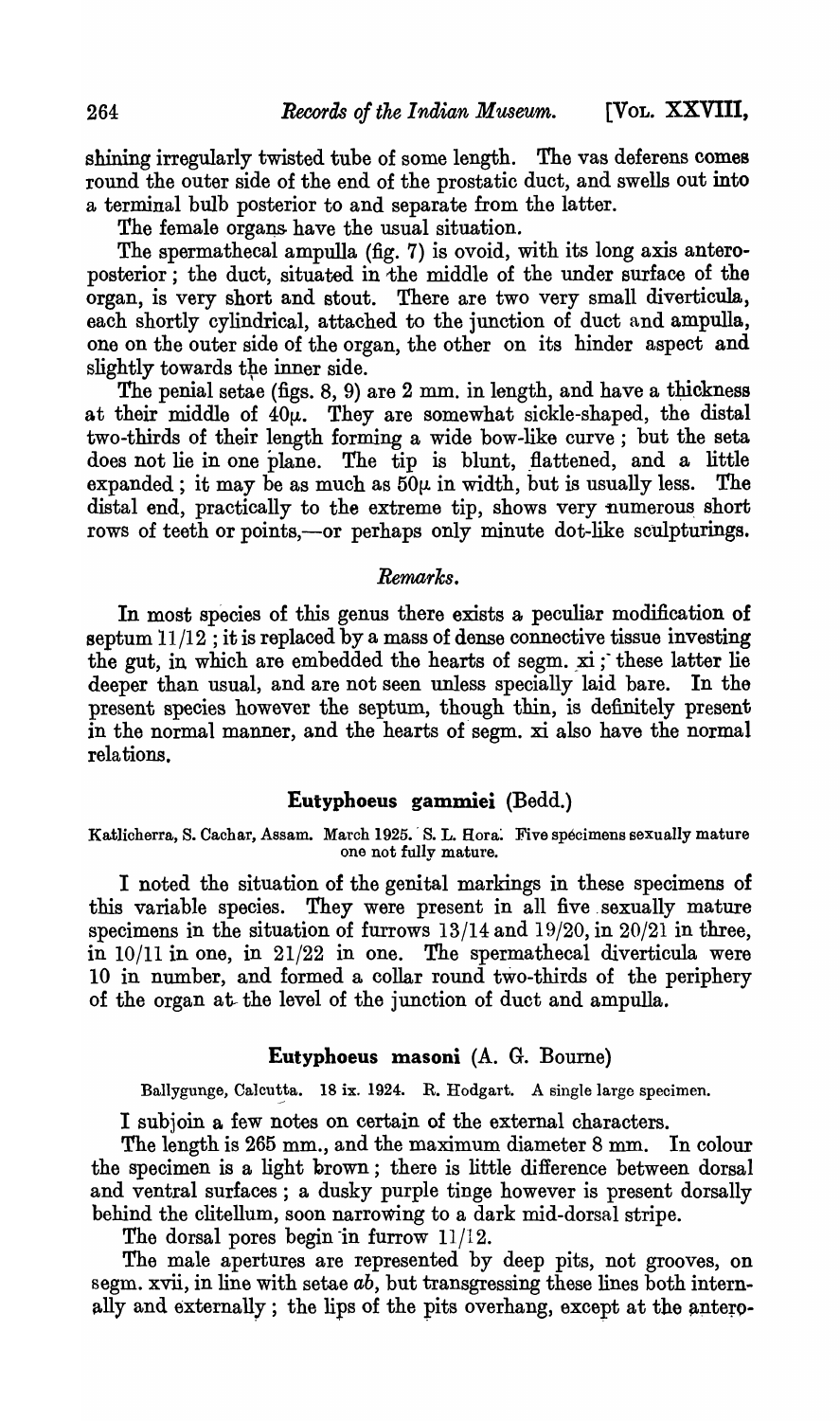internal portion of their circumference. Penial setae are seen within the pits.

The single female pore is just in front of seta *a* on the left side of segm. xiv.

The genital markings, spermathecae, and penial seta $\gamma$  are distinctive of the species.

### Eutyphoeus nicholsoni (Bedd.)

Cawnpore. Sept. 1924. J. P. Mullan. Several specimens.

# Eutyphoeus waItoni Mich.

Cawnpore. Sept. 1924. J. P. Mullan. Two specimens.

### Genus Hopiochaetella Mich.

#### Hoplochaetella khandalaensis (Steph.) f. typica.

Lonavla, Bombay Pres. August 1924. S. L. Hora. Numerous specimens. Pombay. Three specimens. A Powell. (Er. Mus.)

The prostomium may or may not have a transverse groove across the tongue.

There may be a faint and very indefinite swelling in the midventral line on each side of furrow 7/8, partially (but only partially) obscuring the furrow in this situation.

In the specimens from Bombay the most mesially situated setae on the ventral surface of segm. vii (setae *ab,* or in one specimen *abc)*  are displaced forwards and seated on small papillae.

#### f. dicliOrdarius Steph.

Mahableshwar, Bombay Pres. August 1924. J. P. Mullan. Three specimens.

### Hoplochaetella mullani (Steph.)

Lonavla, Bombay Pres. August 1924. [S. L. Hora. Numerous specimens.

From an examination of a number of these specimens it appears that the prostomium is variable; thus it may be epilobous  $\frac{3}{4}$  with a faint transverse groove near the anterior end of the tongue; or it may be almost tanylobous (epilobous  $\frac{5}{6}$ ) without transverse groove; or epilobous  $\frac{1}{2}$  with well marked groove.

The papilla and pore of the accessory prostate varies in position. Thus it may be on the anterior half of segm. xviii on either the left or the right side, just outside the line of the male papillae; or there may be a pore on both sides, almost in line with the male papillae; or the pore may be on the anterior half of xvii or of xix, on the left side, immediately outside the line of the male papillae; or on the left side of xvii but in the setal zone,-outside and in the same transverse line as the male papilla. A distinction from *H. khandalaensis* however is that here the accessory pore is never median.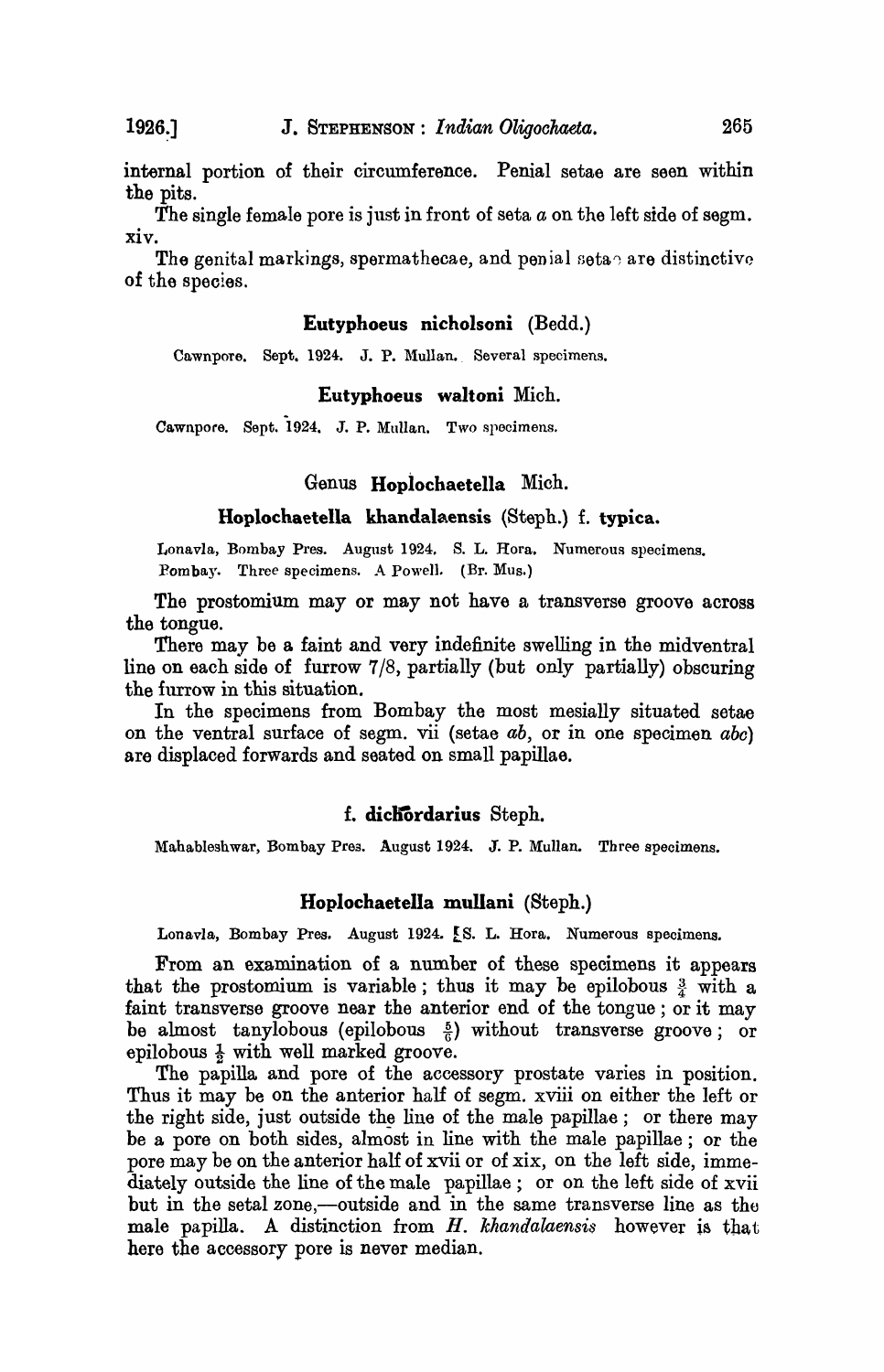The position of the spermathecal pores also distinguishes the species. The two pairs are here quite constantly on segms. viii and ix respectively (not both pairs on viii).

There is a large blood-vessel on each side in segm. xiv; in my previous accounts of this and other species of the genus, I have varied in my opinion as to whether this vessel is or is not to be reckoned as a heart. Its mode ot origin and course do not quite correspond to those of the hearts, and I think it is better to c'issociate it from these latter.

In add. t:on to the mega-and micronephridia previously described, there is a pair of tufted nephridia in segm. v.

In the specimen which I dissected there was in segm. x a pair of small seminal vesicles cut up into small lobules. These were not present in my original examples of the species.

One of the present specimens showed externally *(v. sup.)* a pair of additional prostatic pores (instead of a single one, as usual); these were situated on segm. xviii, almost in line with the true prostatic pores on xvii and xix. The specimen was opened; it showed on the right side three prostates of the ordinary form, all rather small, especially the middle one, and all three with soft glandular cushions (a second type of accessory' prostate) lying against their ectal ends, as described in my previous paper (5). On the left side there were the two prostates of ordinary form belonging to segms. xvii and xix, and between them an accessory prostate of the sausage-shaped type. The seminal vesicles in segm. ix were here of fair size, as was also that on the left side in xii; there was a small vesicle on the right side in xii, and also a small vesicle on the same side in  $x$ ; but there was none on the left side in  $x$ .

# Subfam. DIPLOCARDIINAE

# Genus Dichogaster Bedd.

# Dichogaster bolaui (Mich.)

Terkumalai, Courtallam, Tinnevelly Dist. 27. x. 24. H. S. Rao: Two specimens.

#### Fam. LUMBRICIDAE

Subfam. GLOSSOSCOLECINAE

# Genus Pontoscolex Schmarda

#### Pontoscolex corethrurus (Fr. Müll.)

Suduganga, Ceylon; in flower-pot earth. 8. xii. 24. R. Senior-White. Two specimens. Bombay. Sept. 1924. J. P. Mullan. A single specimen.

#### Subfam. LUMBRICINAE

#### Genus Allolobophora Eisen

Allolobophora (Allolobophora) caliginosa (Sav.) subsp. trapezoides (Ant. Dug.)

Almora Dist., U. P.; Sta. 3. J. N. and D. N. Bagchi. Numerous specimens in a bad state of preservation.